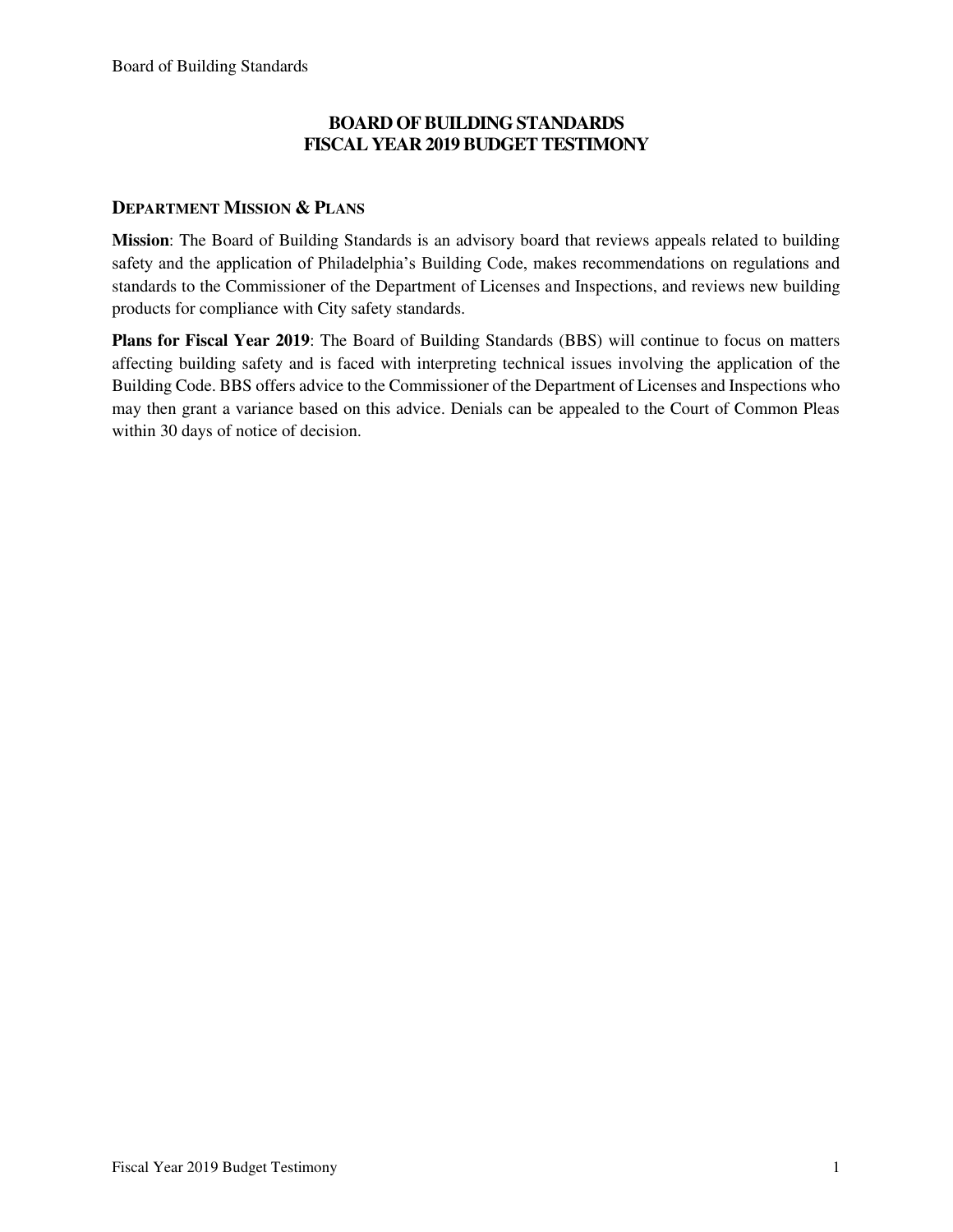## **BUDGET SUMMARY & OTHER BUDGET DRIVERS**

| <b>Staff Demographics Summary (as of December 2017)</b> |          |          |       |          |  |  |
|---------------------------------------------------------|----------|----------|-------|----------|--|--|
|                                                         | Total    | Minority | White | Female   |  |  |
| Number of Full-Time Staff                               |          |          |       |          |  |  |
| Number of Exempt Staff                                  |          | N/A      | N/A   | N/A      |  |  |
| Number of Executive Staff (deputy level and<br>above)   | 0        | N/A      | N/A   | N/A      |  |  |
| Average Salary, Full-Time Staff                         | \$65,037 | \$65,037 | N/A   | \$65,037 |  |  |
| Median Salary, Full-Time Staff                          | \$65,037 | \$65,037 | N/A   | \$65,037 |  |  |

| <b>Employment Levels (as of December 2017)</b>       |                 |          |  |  |  |
|------------------------------------------------------|-----------------|----------|--|--|--|
|                                                      | <b>Budgeted</b> | Filled   |  |  |  |
| Number of Full-Time Positions                        |                 |          |  |  |  |
| Average Salary of All Full-<br><b>Time Positions</b> | \$65,153        | \$65,037 |  |  |  |
| Median Salary of All Full-<br><b>Time Positions</b>  | \$65,153        | \$65,037 |  |  |  |

### **General Fund Financial Summary by Class**

|                                   | FY17 Original  | FY17 Actual | FY18 Original  | <b>FY18</b> Estimated | FY19 Proposed  | Difference:      |
|-----------------------------------|----------------|-------------|----------------|-----------------------|----------------|------------------|
|                                   | Appropriations | Obligations | Appropriations | Obligations           | Appropriations | <b>FY19-FY18</b> |
| Class 100 - Employee Compensation | \$75.419       | \$69.683    | \$75.419       | \$73.911              | \$75.419       | \$1,508          |
|                                   | \$75.419       | \$69,683    | \$75,419       | \$73,911              | \$75,419       | \$1,508          |

*The Board of Building Standards has no professional services contracts.*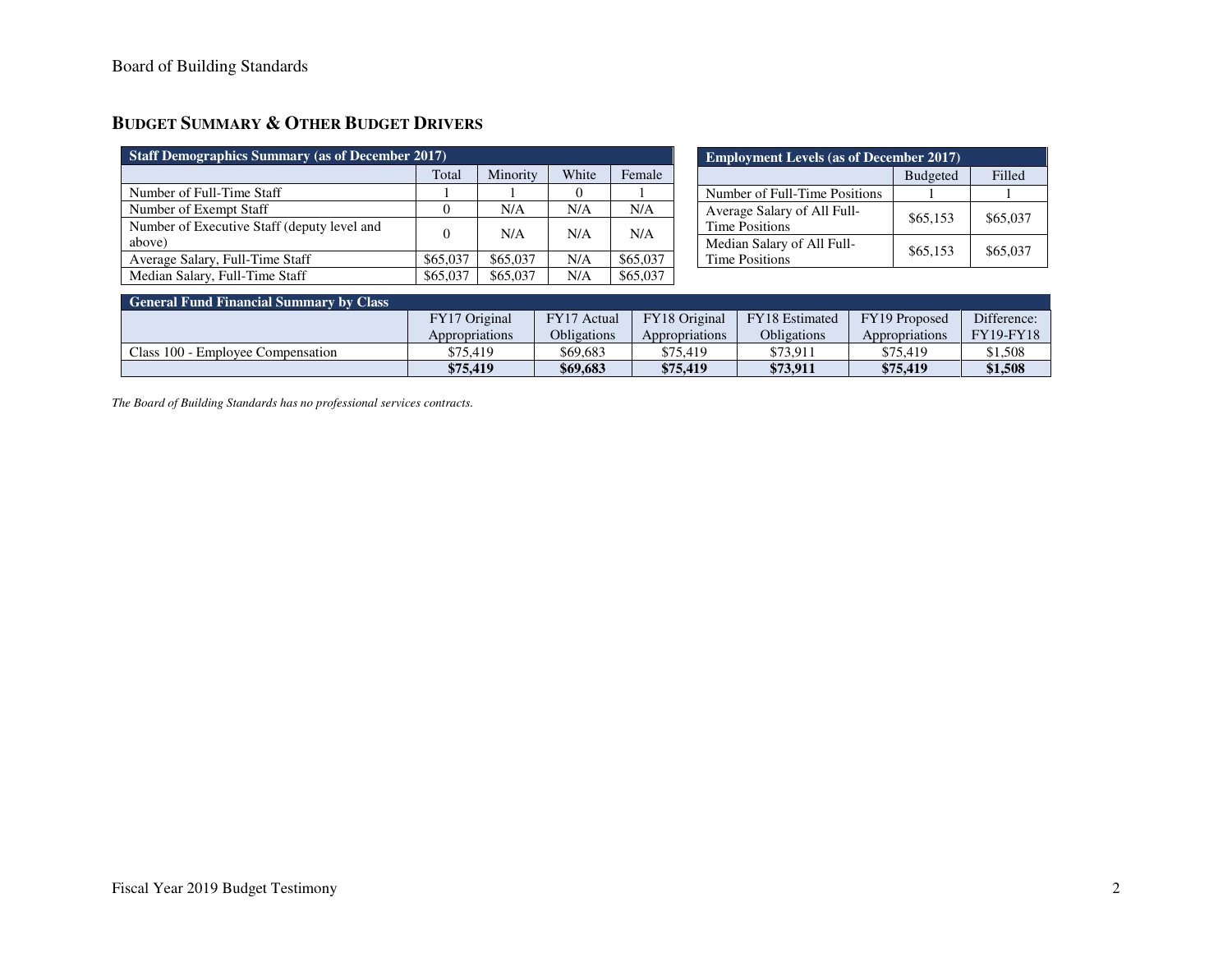### **PROPOSED BUDGET OVERVIEW**

### **Proposed Funding Request**:

The proposed Fiscal Year 2019 General Fund budget totals \$75,419, which represents a \$1,508 increase over Fiscal Year 2018 estimated obligation levels (restoration of a prior reduction).

The proposed budget includes:

• \$75,419 in Class 100, which represents a \$1,508 increase over FY18 (restoration of a prior reduction).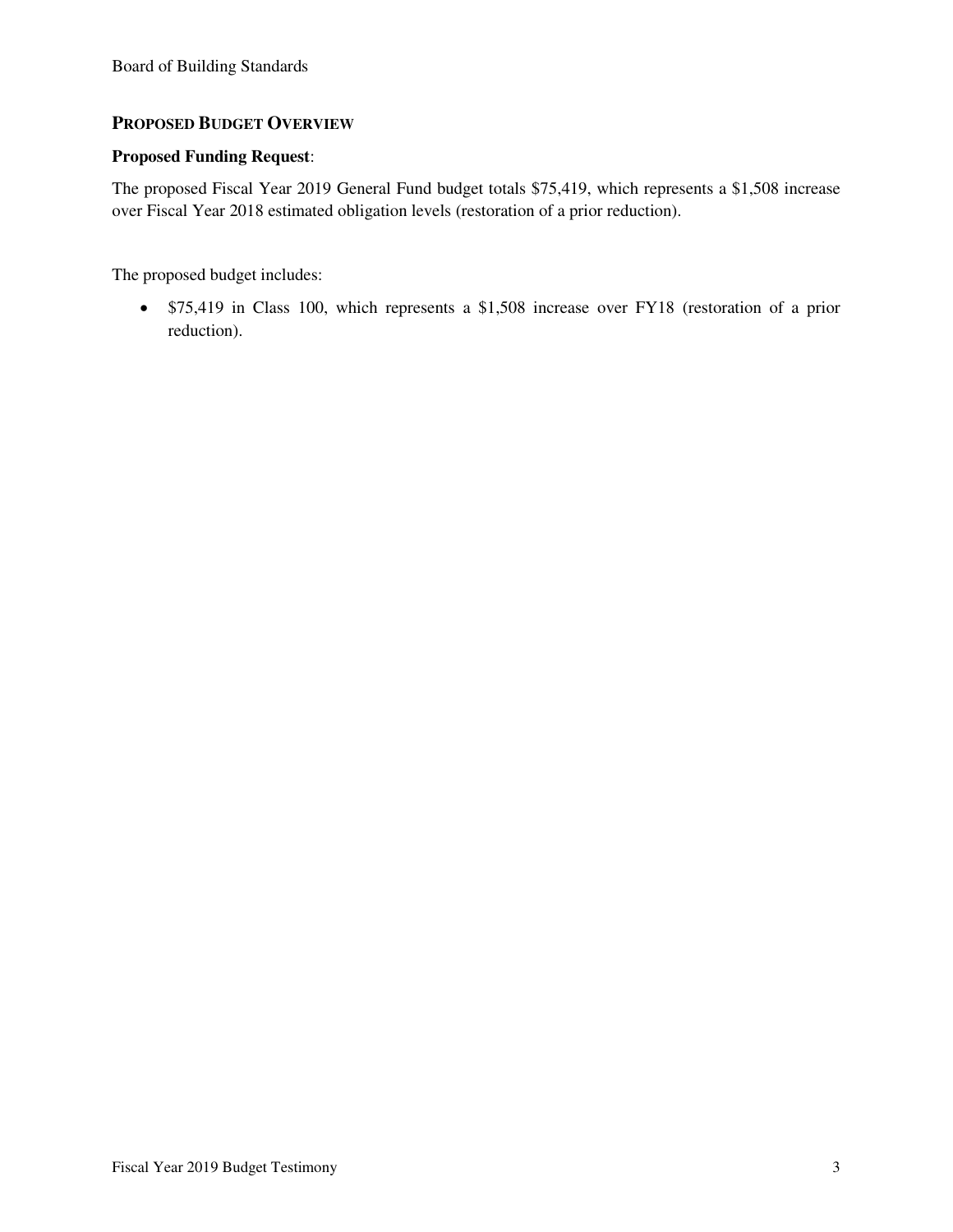# **STAFFING LEVELS**

The department is requesting one budgeted position for FY19, which represents no increase over FY18.

## **NEW HIRES**

BBS has no new hires to report.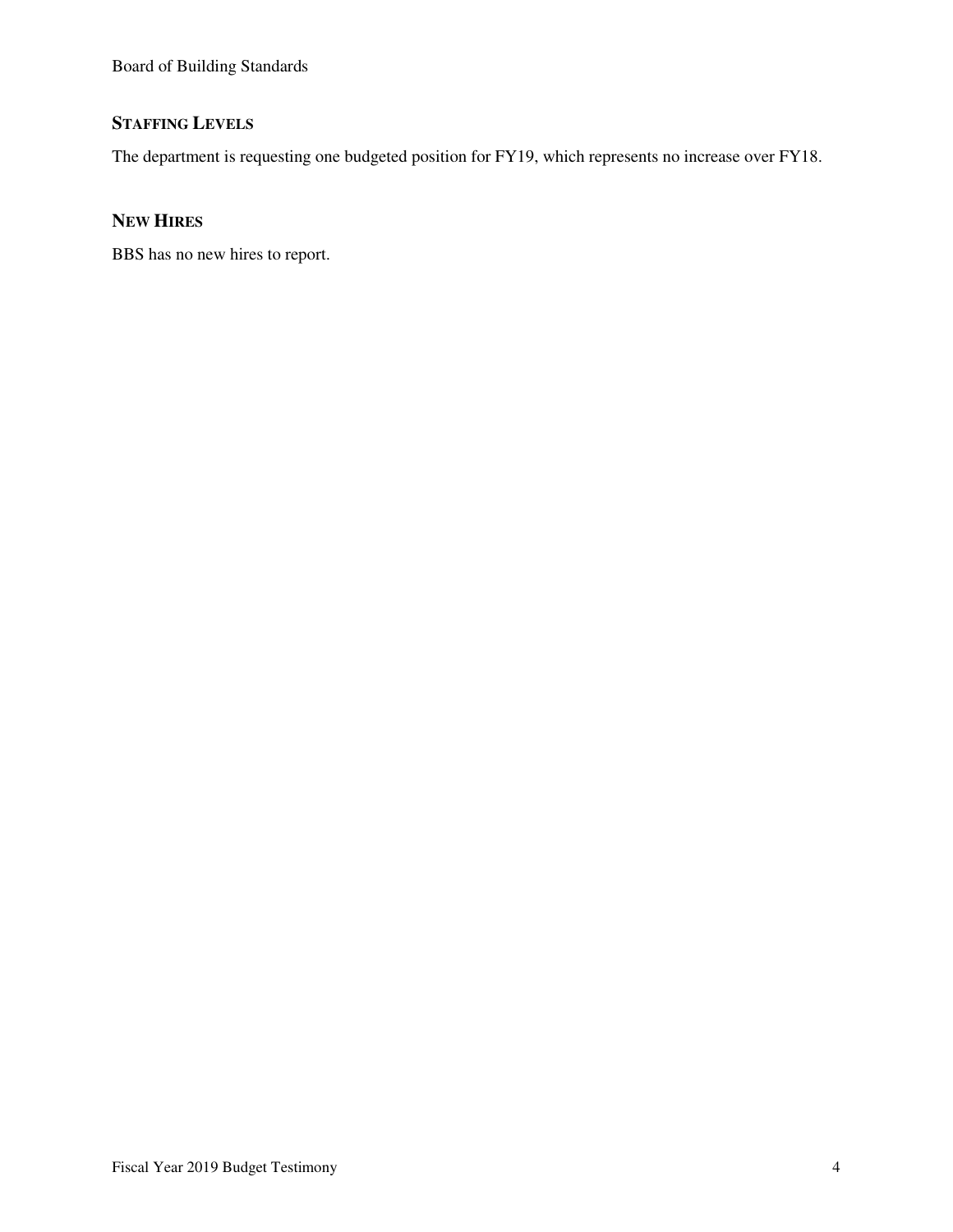# **PERFORMANCE, CHALLENGES, AND INITIATIVES**

N/A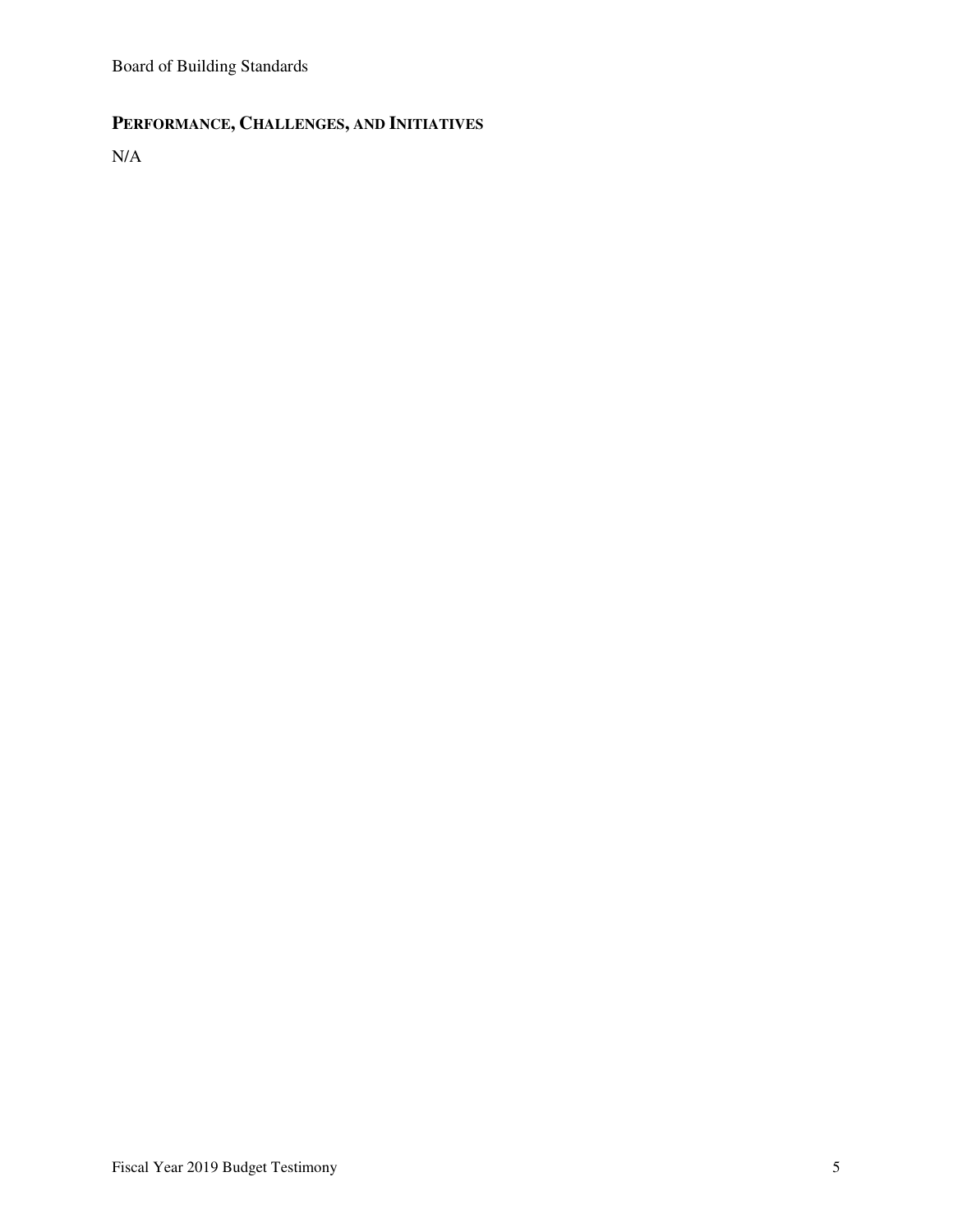# **OTHER BUDGETARY IMPACTS**

# **Federal and State (Where Applicable)**

N/A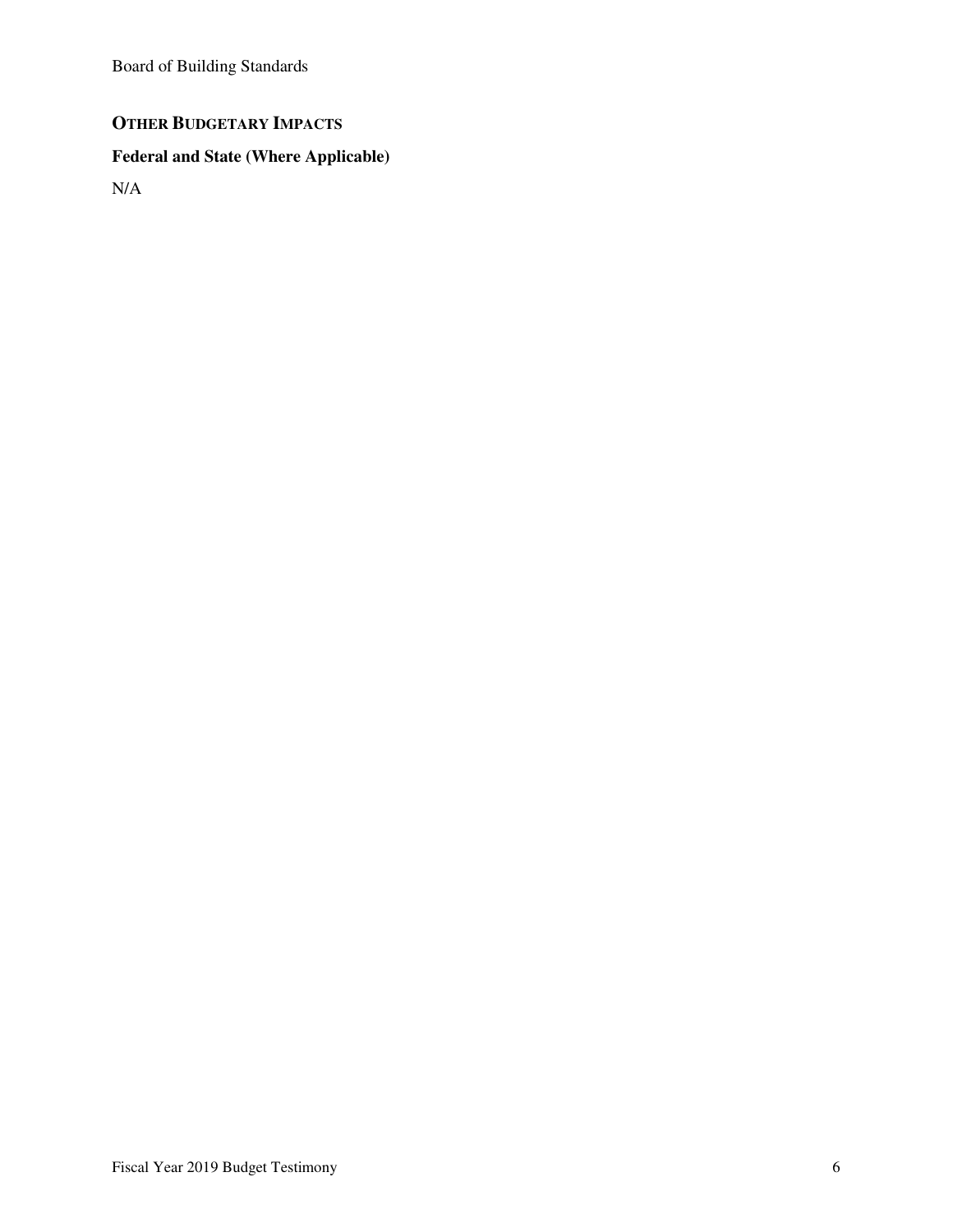## **CONTRACTING EXPERIENCE**

**Note:** The Board of Building Standards has no professional services contracts.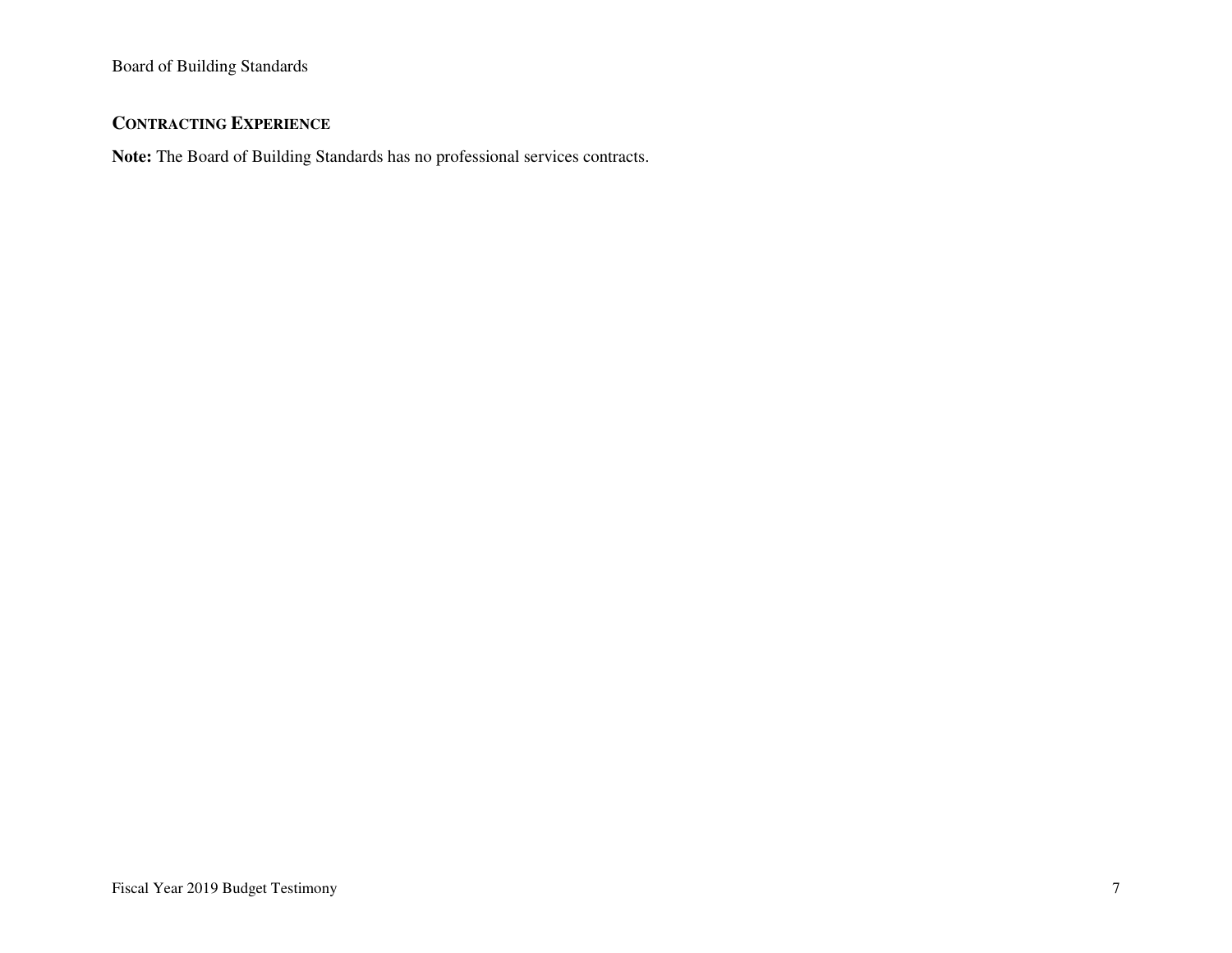# **EMPLOYEE DATA**

| <b>Staff Demographics (as of December 2017)</b> |                        |                  |                        |                  |                  |  |
|-------------------------------------------------|------------------------|------------------|------------------------|------------------|------------------|--|
|                                                 | <b>Full-Time Staff</b> |                  | <b>Executive Staff</b> |                  |                  |  |
|                                                 | Male                   | Female           |                        | Male             | Female           |  |
|                                                 | African-               | African-         |                        | African-         | African-         |  |
|                                                 | American               | American         |                        | American         | American         |  |
| Total                                           | $\mathbf{0}$           | 1                | Total                  | $\mathbf{0}$     | $\overline{0}$   |  |
| % of Total                                      | $0\%$                  | 100%             | % of Total             | $0\%$            | $0\%$            |  |
| Average Salary                                  | N/A                    | \$65,037         | Average Salary         | N/A              | N/A              |  |
| Median Salary                                   | N/A                    | \$65,037         | Median Salary          | N/A              | N/A              |  |
|                                                 | White                  | White            | White                  |                  | White            |  |
| Total                                           | $\boldsymbol{0}$       | $\overline{0}$   | Total                  | $\overline{0}$   | $\mathbf{0}$     |  |
| % of Total                                      | $0\%$                  | $0\%$            | % of Total             | $0\%$            | $0\%$            |  |
| Average Salary                                  | N/A                    | N/A              | Average Salary         | N/A              | N/A              |  |
| <b>Median Salary</b>                            | N/A                    | N/A              | Median Salary          | N/A              | N/A              |  |
|                                                 | Hispanic               | Hispanic         |                        | Hispanic         | Hispanic         |  |
| Total                                           | $\overline{0}$         | $\Omega$         | Total                  | $\Omega$         | $\Omega$         |  |
| % of Total                                      | $0\%$                  | $0\%$            | % of Total             | $0\%$            | $0\%$            |  |
| Average Salary                                  | N/A                    | N/A              | Average Salary         | N/A              | N/A              |  |
| Median Salary                                   | N/A                    | N/A              | Median Salary          | N/A              | N/A              |  |
|                                                 | Asian                  | Asian            |                        | Asian            | Asian            |  |
| Total                                           | $\overline{0}$         | $\boldsymbol{0}$ | Total                  | $\mathbf{0}$     | $\boldsymbol{0}$ |  |
| % of Total                                      | $0\%$                  | $0\%$            | % of Total             | $0\%$            | $0\%$            |  |
| Average Salary                                  | N/A                    | N/A              | Average Salary         | N/A              | N/A              |  |
| Median Salary                                   | N/A                    | N/A              | Median Salary          | N/A              | N/A              |  |
|                                                 | Other                  | Other            | Other                  |                  | Other            |  |
| Total                                           | $\boldsymbol{0}$       | $\boldsymbol{0}$ | Total                  | $\mathbf{0}$     | $\boldsymbol{0}$ |  |
| % of Total                                      | $0\%$                  | $0\%$            | % of Total             | $0\%$            | $0\%$            |  |
| Average Salary                                  | N/A                    | N/A              | Average Salary         | N/A              | N/A              |  |
| Median Salary                                   | N/A                    | N/A              | Median Salary          | N/A              | N/A              |  |
|                                                 | Bilingual              | Bilingual        |                        | Bilingual        | Bilingual        |  |
| Total                                           | $\theta$               | $\theta$         | Total                  | $\Omega$         | $\theta$         |  |
| % of Total                                      | $0\%$                  | $0\%$            | % of Total             | $0\%$            | $0\%$            |  |
| Average Salary                                  | N/A                    | N/A              | Average Salary         | N/A              | N/A              |  |
| Median Salary                                   | N/A                    | N/A              | Median Salary          | N/A              | N/A              |  |
|                                                 | Male                   | Female           |                        | Male             | Female           |  |
| Total                                           | $\boldsymbol{0}$       | 1                | Total                  | $\boldsymbol{0}$ | $\boldsymbol{0}$ |  |
| % of Total                                      | $0\%$                  | 100%             | % of Total             | $0\%$            | $0\%$            |  |
| Average Salary                                  | N/A                    | \$65,037         | Average Salary         | N/A              | N/A              |  |
| <b>Median Salary</b>                            | N/A                    | \$65,037         | <b>Median Salary</b>   | N/A              | N/A              |  |